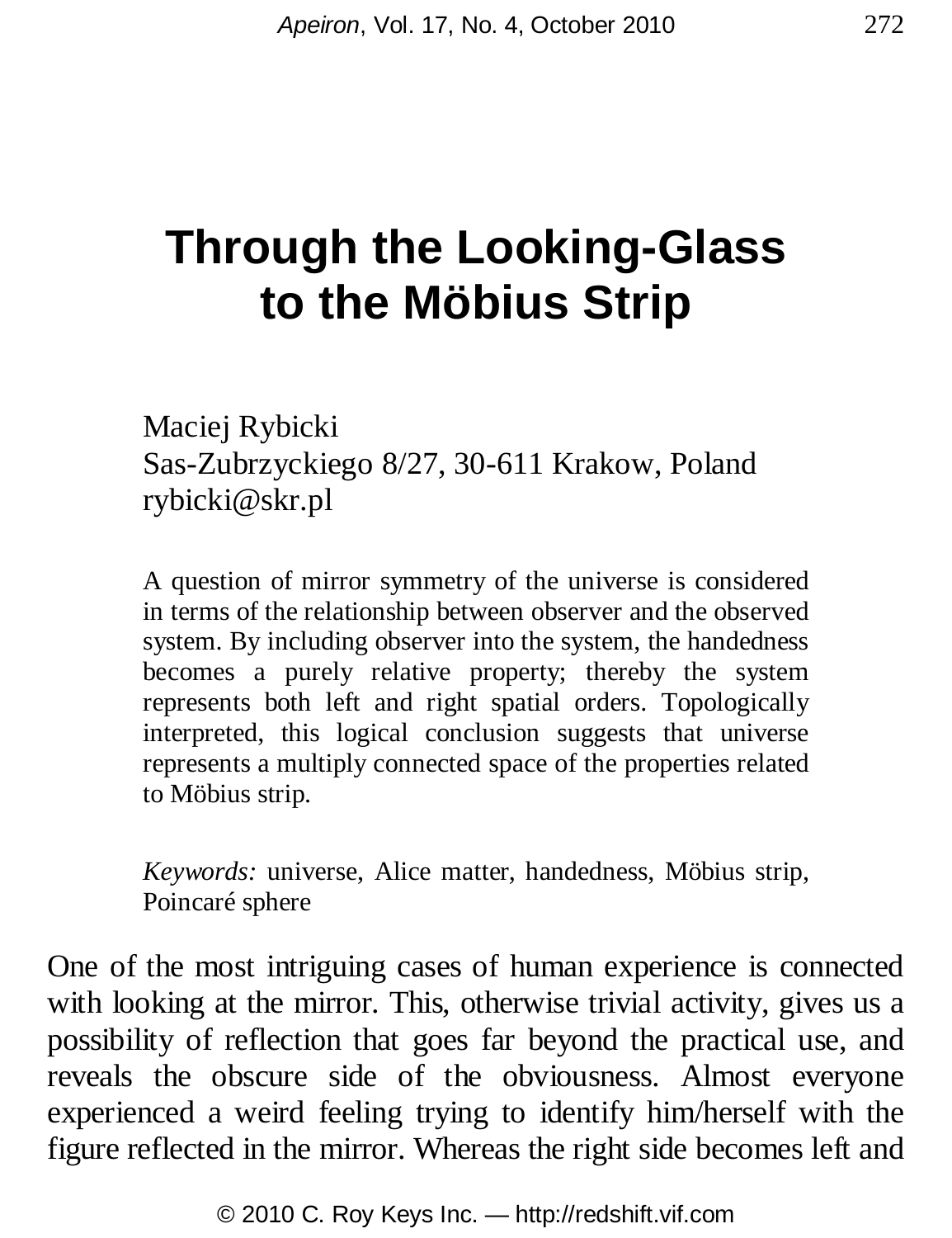the left side becomes right, one may ask: what does exactly the change consist in? Does it make any difference to be composed according to the spatial order of that observed in the mirror if the whole world changes in the same way?

Most of physical objects accessible to observation, beginning from particles, are "chiral", that is to say are characterized by "chirality" or "handedness". In short, handedness is a property that distinguishes a given object from its mirror image. The spatial inversion (Psymmetry) transforms the object to its mirror image by flipping the sign of one, three or (in the general case) uneven number of spatial coordinates. Some of the physical "odd" quantities (e.g. position, force vector, velocity vector, helicity) change upon P-symmetry, wile the other "even" quantities (e.g. mass, energy,s time) remain unchanged. The object "preserves" parity if, in spite of changing its odd quantities, it remains physically indistinguishable from its mirror equivalent. A widely discussed problem in physics sounds: is the parity always preserved? Up to the quite recent times, one supposed that, at the level of fundamental laws, the nature does not distinguish between the right and left handedness. In other words, one supposed that all the fundamental interactions were invariant under Psymmetry. Therefore, the discovery of the parity violation predicted [1] and then detected in experiments [2] became a real surprise. It appeared eventually that nature, in a very narrow domain of weak interactions, is handedness-sensitive.

Logically, there are two ways to restore the lost symmetry, both intensively investigated in the last decades. The first one consists in coupling parity with other fundamental symmetries; exploring this way led to conclusion that, in all probability, only the combined symmetry CPT is always satisfied. The second way (that aims at preserving the parity by itself) postulates the existence of a spatially inverted matter (known as mirror matter or Alice matter) that would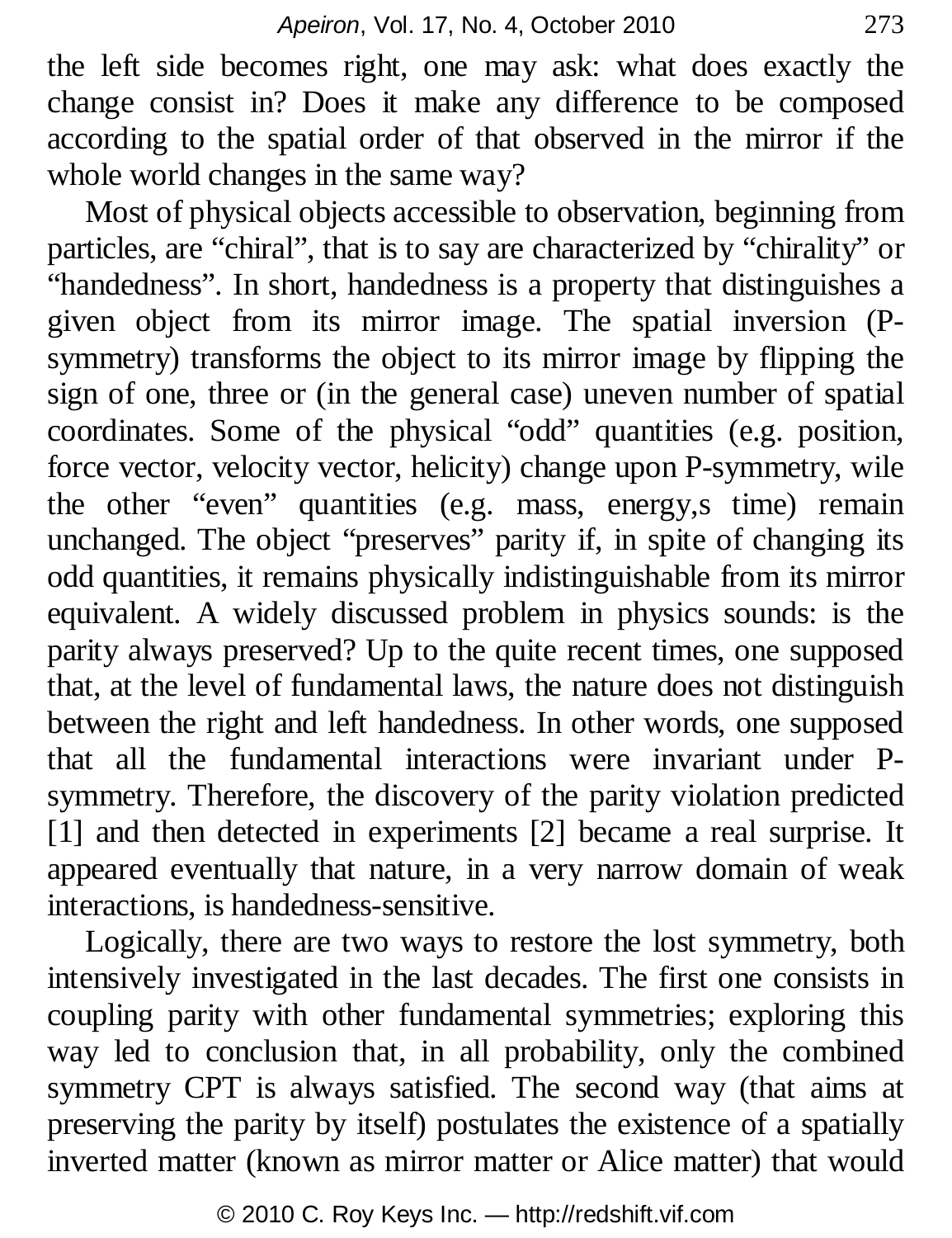represent the handedness opposite to that of ordinary matter. The Alice matter is expected to interact with the ordinary matter through gravity and the photon-mirror photon kinetic mixing interaction. This involves certain observational predictions tested in the ongoing or planned experiments, in particular connected with dark matter theories [3,4].

There is, however, still another way to save parity that, to a certain degree, is neutral with regard to the question of a hypothetical "hidden mirror sector". We aim to show that, even in the case of very small abundance of mirror matter in the universe (as some theories predict), or its entire absence, the parity remains preserved in a certain described manner. Although based on pure logic, this way leads however to some definite observational predictions.

The key feature of this approach consists in including the observer to the observed system. It has been known "since ever" that any effective searches of the nature require experiments. This, of course, involves the presence of an observer provided with abilities of perceiving and interpreting. However, not until quantum mechanics it became evident that the meaning of the observer is much more essential than one previously thought. The standard examples illustrating this new inalienable role of observer are: the double slit experiment, the Heisenberg uncertainty principle and the Schrodinger's cat thought experiment (in general, the collapse of wave function). It is still a matter of dispute whether the concept of an observer is necessarily connected with (human) consciousness. However, no matter how this dispute ends (if it ends whenever), the main conclusion is: *The observer is always a part of experiment.*  Hence: *The observer cannot be excluded from the observed system.*  This, of course, refers to the quantum level of cognition, which means that, for instance, including Newton to his observation of the falling apple would be senseless. However, the quantum level is not a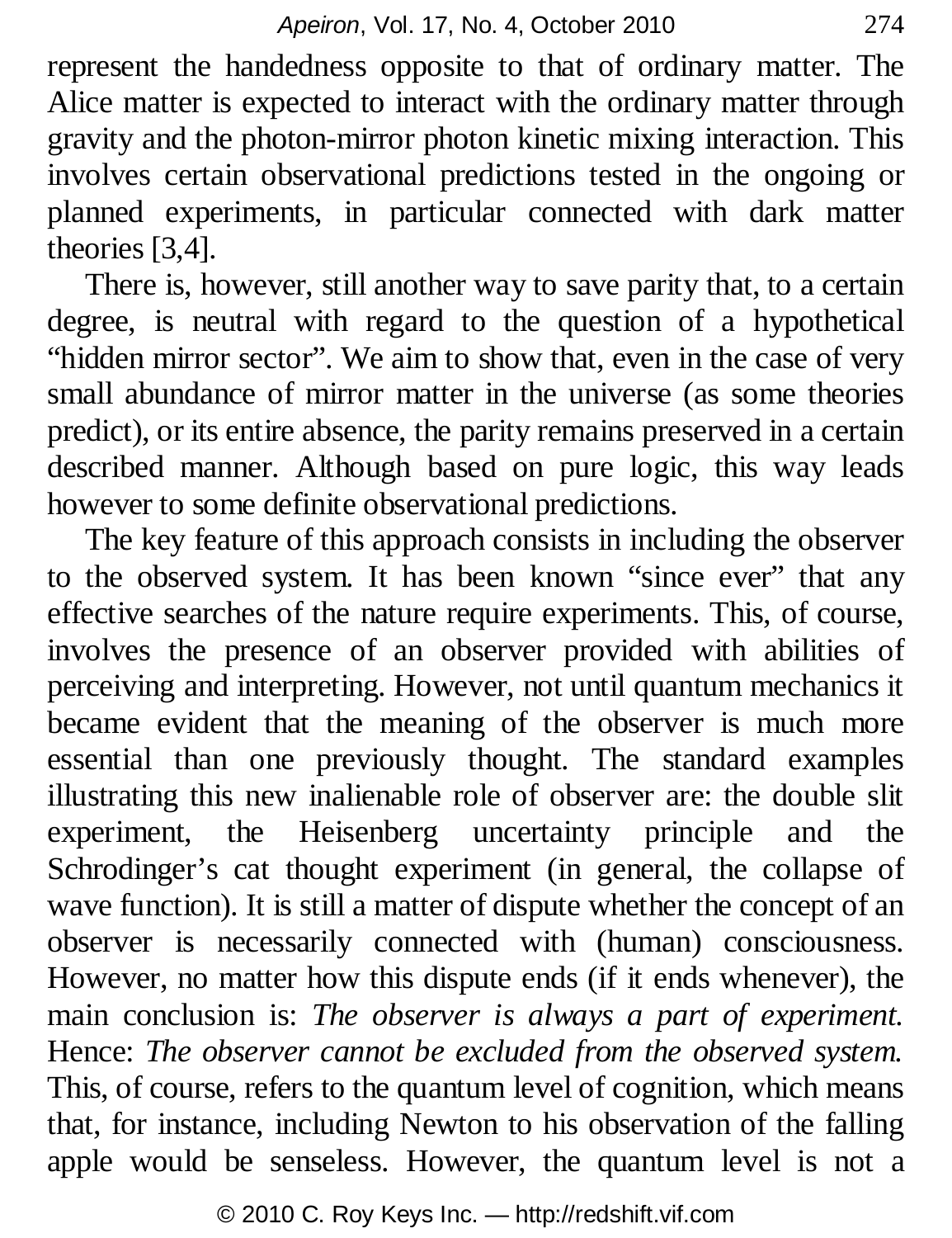separate point of view directed on a certain cutaway of the nature only, but, on the contrary, it should be comprehended as a fundamental level of cognition. What we suggest here is that the question of parity should be also (i.e. apart from its other aspects) considered from that fundamental point of view. Thereby, the parityviolation in weak interactions, as well as the relation of parity to other symmetries, is a separate question, different from the problem considered herein.

Whatever is the role of the human consciousness, we shall not insist on identifying the observer with human being. The important is that we treat the observer as a point of reference located within the system, and that the system, in an ultimate case, extends on the whole universe.

Thinking of the observer in terms of "detecting machine" enables to realize the logical relationship between the observer and the observed object. Say, we have a very simple device serving to detect the handedness (wrong or correct) of the typewriting. It could be a kind of a "sensitive" plastic band with type-pattern applied on it. If this pattern, as put against the typescript, does not fit to the handedness of typewriting a signal turns on. Say now, we substitute the typewriting with the mirror-reflected one but, at the same time, we also change the type-pattern on the band in the same manner. Then, of course, the device recognizes again the typewriting as correct. Such a behavior of the device exactly corresponds with the general correlation between the observer and the observed system. No matter how sophisticated the device is (even as a human being, after all) it is however unable to detect the change of the handedness if it subjects this change too.

There are good reasons to think of the handedness problem in terms of an actual cognitive framework determining our reception of "reality". Admittedly, we are able to imagine the whole surrounding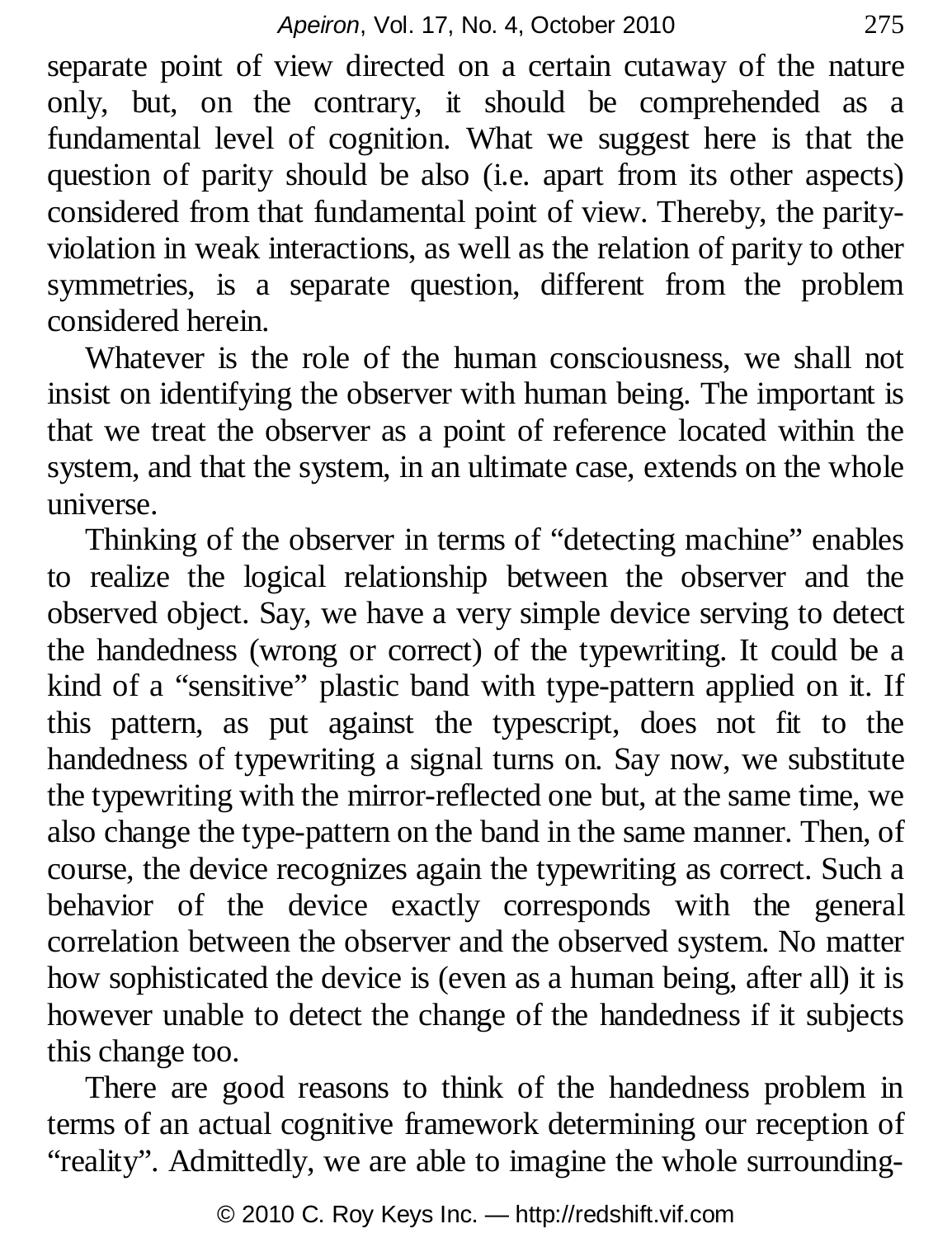us-universe in a shape of mirror reflected model, "different" from "our" universe. Any chiral object may have its mirror equivalent (fictitious or real), in some regard different from the original. For instance, the earth organisms assimilate the "right" sugar but do not assimilate the "left" one. Nevertheless, if a thought operation concerning the parity inversion involves us as the observers, we are deprived of a criterion enabling to settle which of the two opposite versions of the universe we consist and observe. In other words, in spite of the illusion of thinking of separate things, the end-point of such experiment is indistinguishable from its starting point.

Let us explain it again using the example of parity violation in the beta decay of cobalt-60. What we observe there is that the "left" decay is different from the "right" decay. Let us describe (purely conventionally) this difference naming the left decay "warmer" and the right one "colder". Say next, we (as observers) are "left", which means that our handedness is (again conventionally) "concordant" with the "warmer" decay and "discordant" with the "colder" one. Now, let the pair of "left" and "right" cobalt-60 samples be spatially inverted (we may observe it in the mirror). Of course, we observe that parity is still violated, but now the "right" decay is "warmer", so that our handedness is concordant with the "colder" decay. Eventually, let the spatial inversion include us (the observers) either. In result of that, our handedness becomes concordant with the "warmer" decay, as it was in the beginning. Hence, "left" and "right" appear the purely relative descriptions.

Since the "right" and "left" universes appear identical except their handedness, they both may consist a pair of "twin universes" inhabited by "twin observers". If one insists, however, on ascribing the term "universe" to the whole physical reality, then the above solution would mean that the universe splits for two copies described by the opposite handedness. However, a solution of the "handedness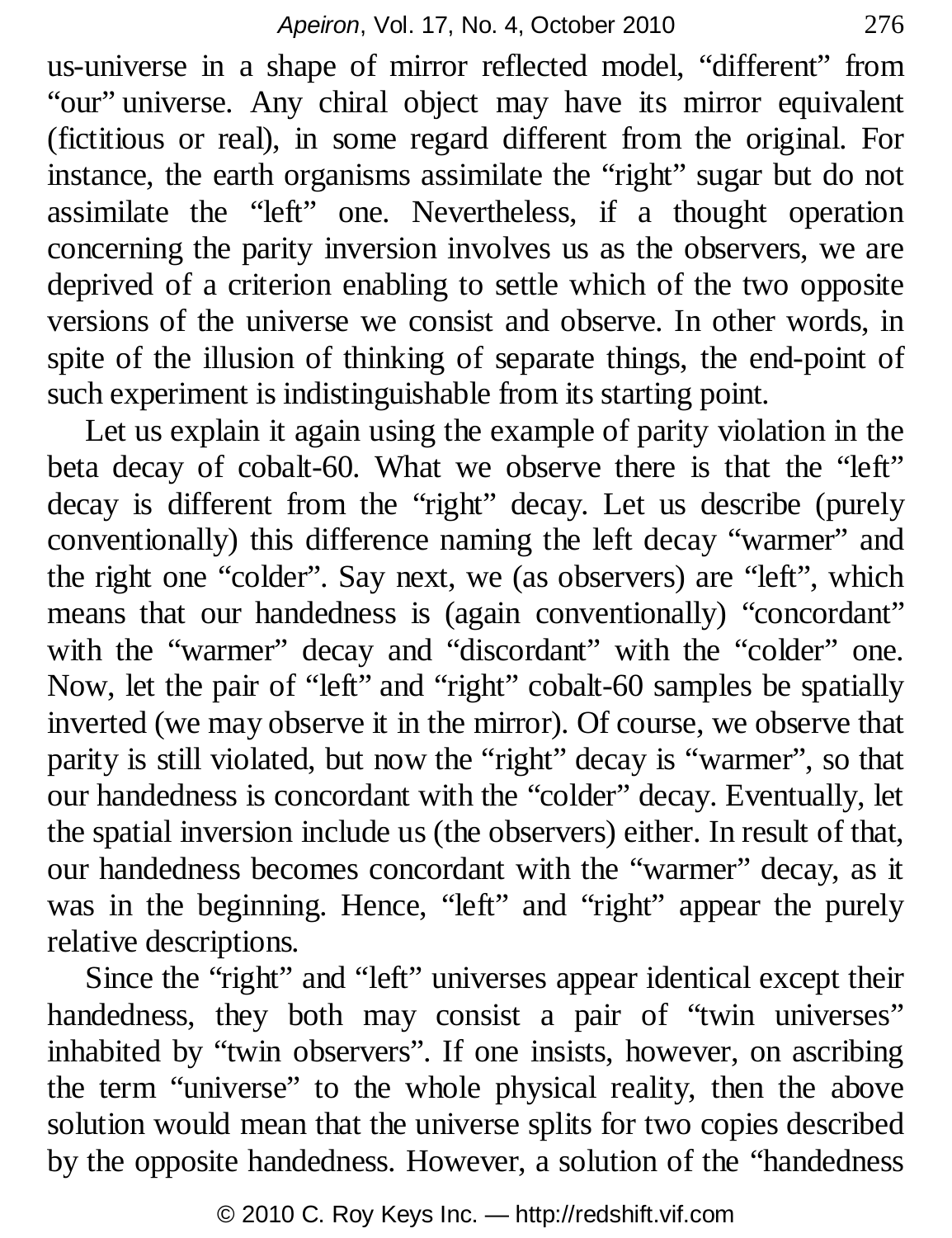paradox" implying the existence of two separate systems is not the only possible one and, considering the Occam's razor, probably not the best one. The opposite handedness has not to be necessarily comprehended in terms of different "real" properties, irreducible to each other. It can be, as well, conceived as the purely relative property of a single one system, described by the superimposing space orders. We pronounce for such a version of the "split universe" solution, and suggest it may have cosmological reference connected with topology.

Considered as topological model, the universe can be either simply connected (as e.g. the sphere) or multiply connected (as e.g. the torus). Each of the presumed geometries of the universe, i.e. spherical, hyperbolical or flat, may represent different types of the multiply connected spaces. Such topologies reconcile the condition of the finite volume with the infinite (in principle) space accessible to observation, filled however mainly with ghost images. Different experimental programs based on the assumption of multiply connected topology of our cosmic space have been intensively conducted in the last years, in particular based on the data obtained from Wilkinson Microwave Anisotropy Probe (WMAP) [5,6]. The main argument speaking for the multiconnected topology refers to the observed lack of big structures (exceeding 60°) in the cosmic microwave background (CMB).

The Möbius 3-torus (three-dimensional equivalent of Möbius strip, obtained by twisting and gluing together the opposite faces of a cube) is the simplest example of the multiply connected, three-dimensional space (topological manifold) that gives a topological solution to the handedness paradox. Despite different number of dimensions, the Möbius 3-torus shares its topological and geometrical properties with the Möbius strip. First, it has zero Gaussian curvature, which matches well the observations of the universe's mean curvature at global scale [7]. Besides, topologically, it is a non-orientable space, which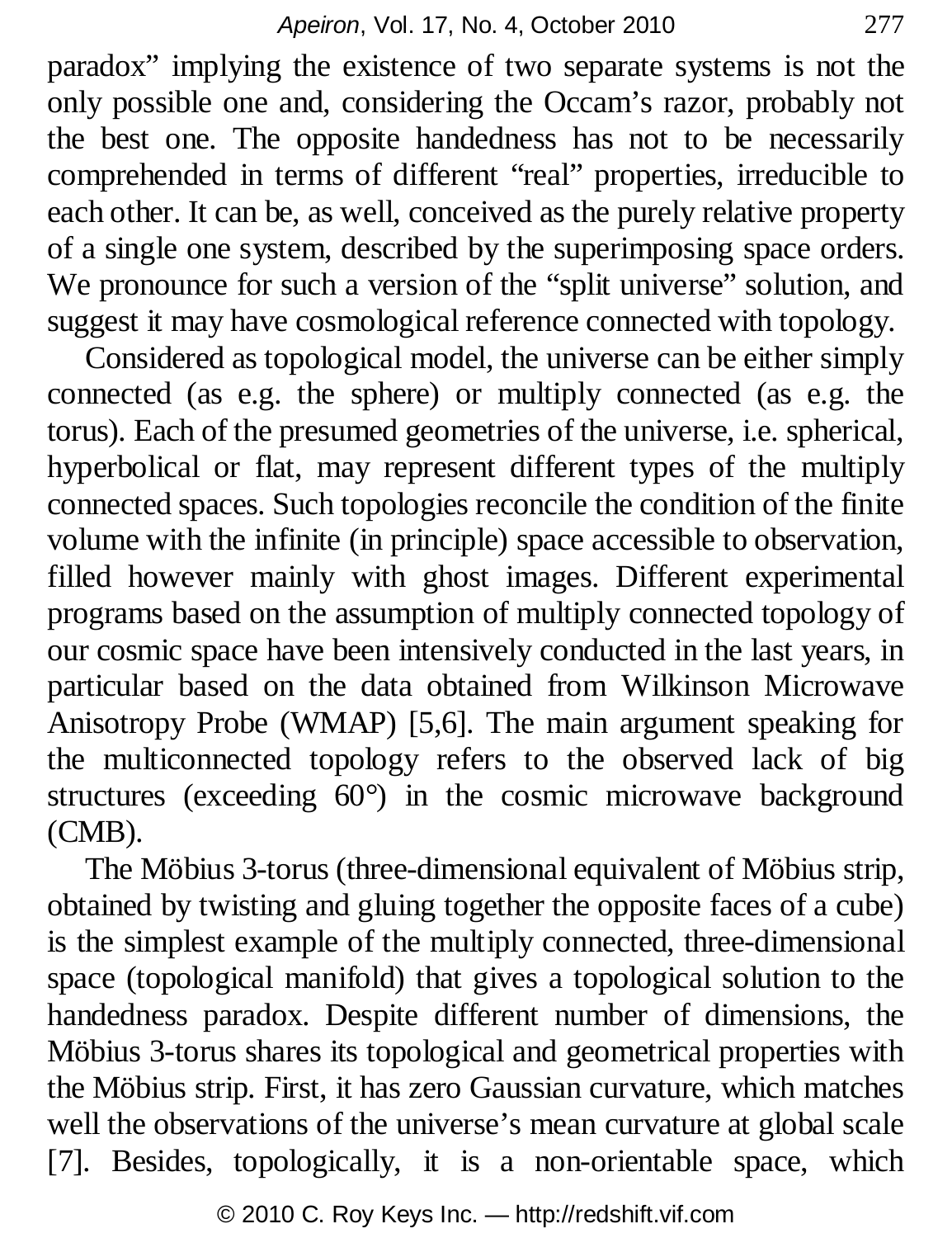signifies the impossibility of defining the described spatial order (handedness) within that space taken as a whole. On the other hand, it is a topological example of the nontrivial bundle, which means that locally it looks like a "normal" orientable space, in which the Alice objects may exist apart from the ordinary ones.

While considering the topological properties of Möbius-like space connected with handedness, one should distinguish between the intrinsic and extrinsic dimensional number of a given space. This difference refers, respectively, to the number (n) of dimensions accessible for the observer located within a given space, and to n+1 dimensions, accessible for the observer from the "outside". Assume a sheet of paper of infinitesimal thickness representing the model of the two-dimensional space (surface). While embed (and perceived) in three dimensions, the surface has two sides. Perceiving two sides of the surface relates to its extrinsic dimensional number 3. Meanwhile, the surface's intrinsic dimensional number is 2, which means that surface has only one "side". In the case of Möbius strip, the question of sides is somewhat confusing since two sides perceived locally in the three-dimensional space form globally the one side. Nevertheless, such a depiction that perceives two sides of Möbius strip locally, still refers to the extrinsic dimensional number 3. One can easily cover the whole paper model of Möbius strip with chiral figures (such as the letter L, for instance) without running into difficulties connected with the consistent space orientation. However, if one replaces the opaque paper model with the one made of a transparent material, the chiral figures marked on such a strip "serve" both sides equally, likewise single glasses in the stained glass window. This corresponds to the intrinsic dimensional number 2. The handedness of a given chiral figure located within the Möbius strip becomes then both "right" and "left". In consequence, covering the whole Möbius strip with chiral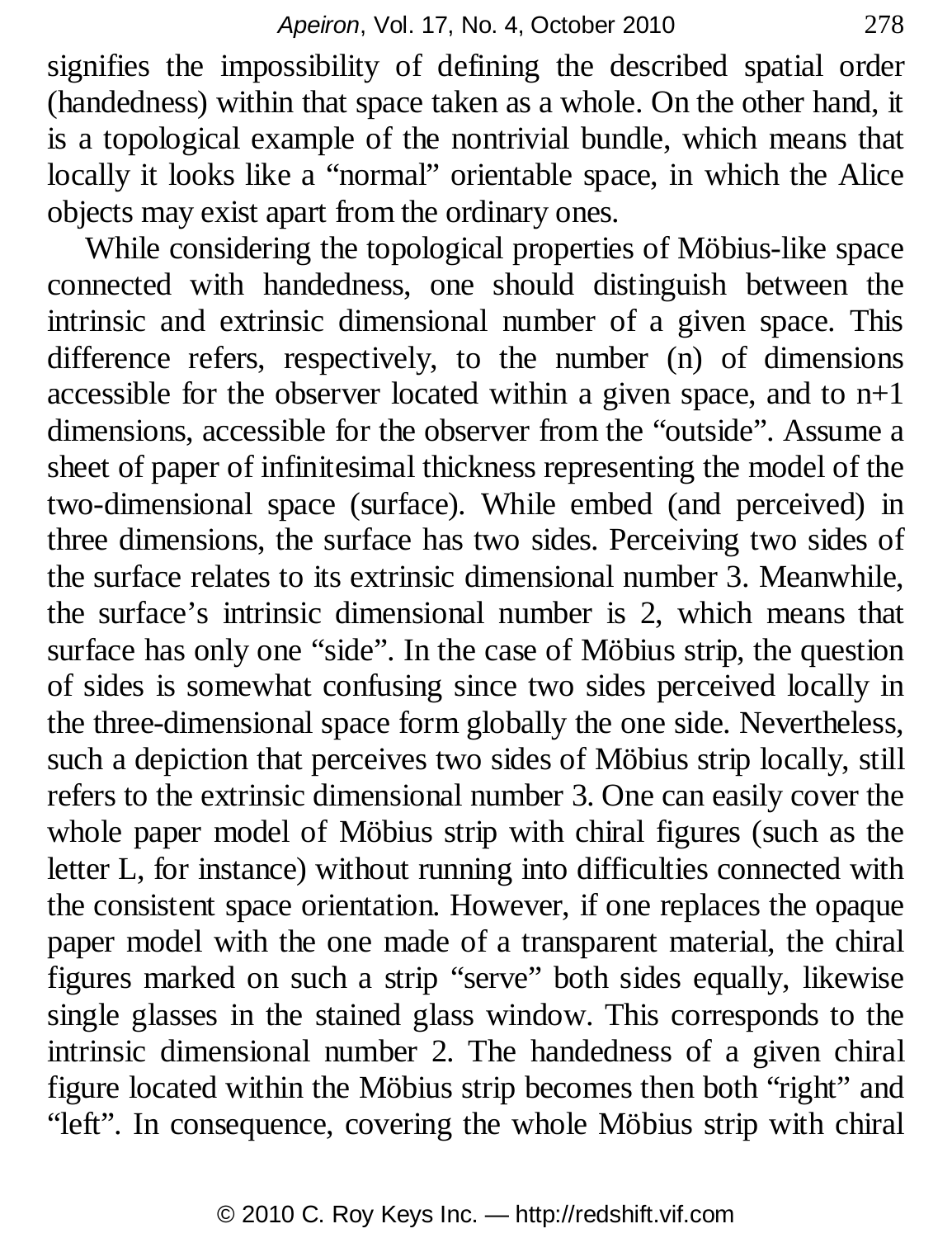figures becomes impossible, which exactly defines it as the nonorientable space.

Although the Möbius 3-torus seems to reconcile the handedness paradox with the demand of the universe's singleness, yet there are reasons to base the universe's topology on the dodecahedron rather than on cube. In analogy to the 3-torus obtained by gluing the opposite pairs of faces of a cube, the Poincaré sphere is obtained by gluing together (identifying) the opposite pentagonal faces of dodecahedron, using a twist of the angle 36° to match the opposite faces. Some CMB data obtained from WMAP seem to indicate the correlation of temperature at this angle [8,9]. It is noteworthy, however, that construction of the Möbius-like Poincaré sphere is even more simple. The opposite faces of dodecahedron (pentagons) are twisted of 180°, which is exactly the angle needed to twist a face while gluing it with the opposite one, to get the Möbius space.

In the "normal" simply or multiconnected space, a chiral object cannot be mapped to its mirror image by rotations and translations. However, as translated throughout the "whole" Möbius space (which means that translation takes an advantage of the space properties connected with multiconnected topology) the object will return from the opposite direction with the handedness opposite to the original one. As referred to cosmological observations, this involves specific predictions. In particular, provided the fulfillment of other cosmological conditions required for detecting the multiconnected topology of the universe (roughly connected with the size of the universe and the rate of expansion), one should expect that sequential (i.e. coming alternately from opposite directions) images of cosmic objects, or the structures identified within CMB, would have the opposite handedness. This is just what we suggest Alice should find there.